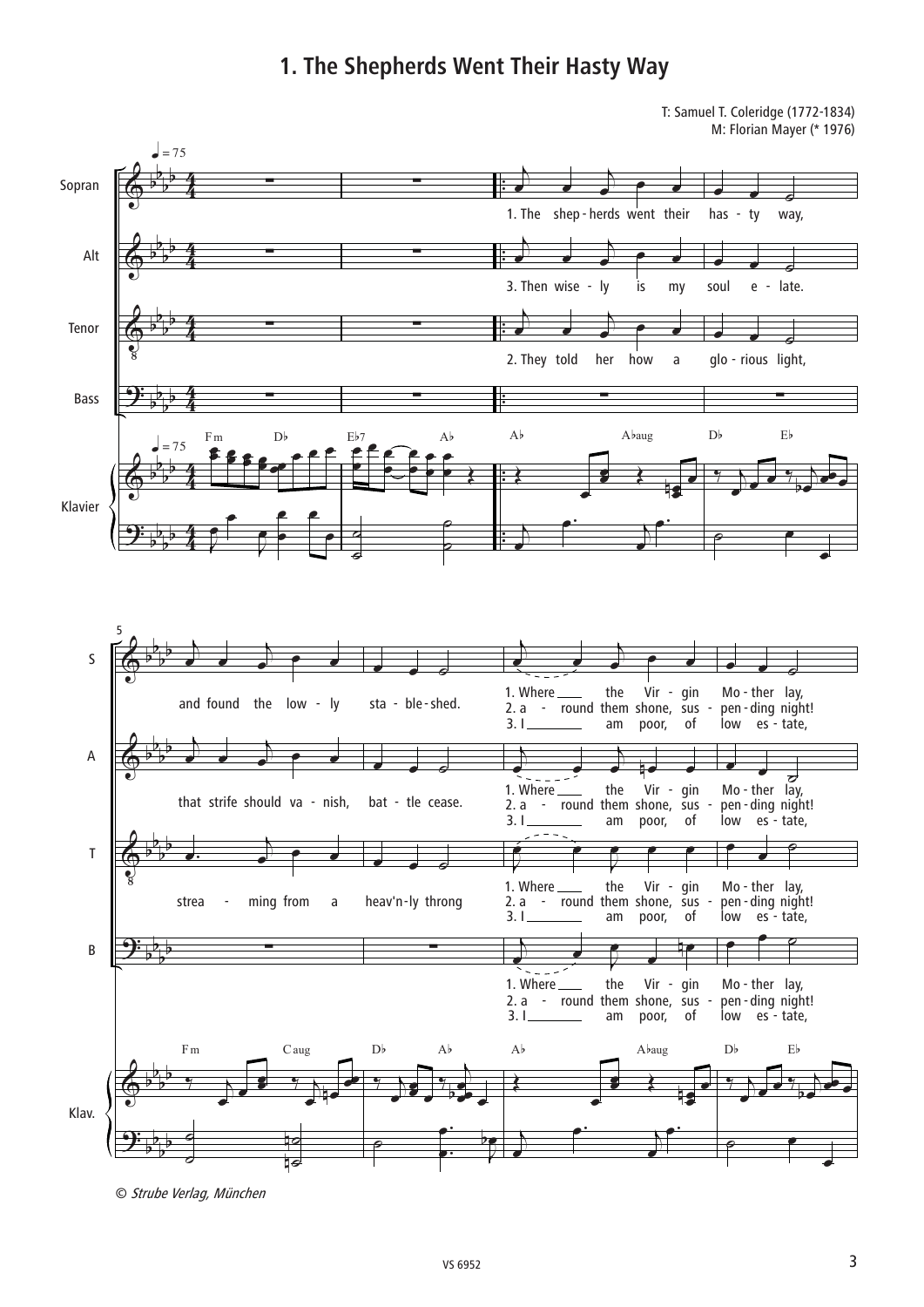## **2. The Christ-child Lay On Mary's Lap**

T: G. K. Chesterton (1874-1936) M: Florian Mayer (\* 1976)

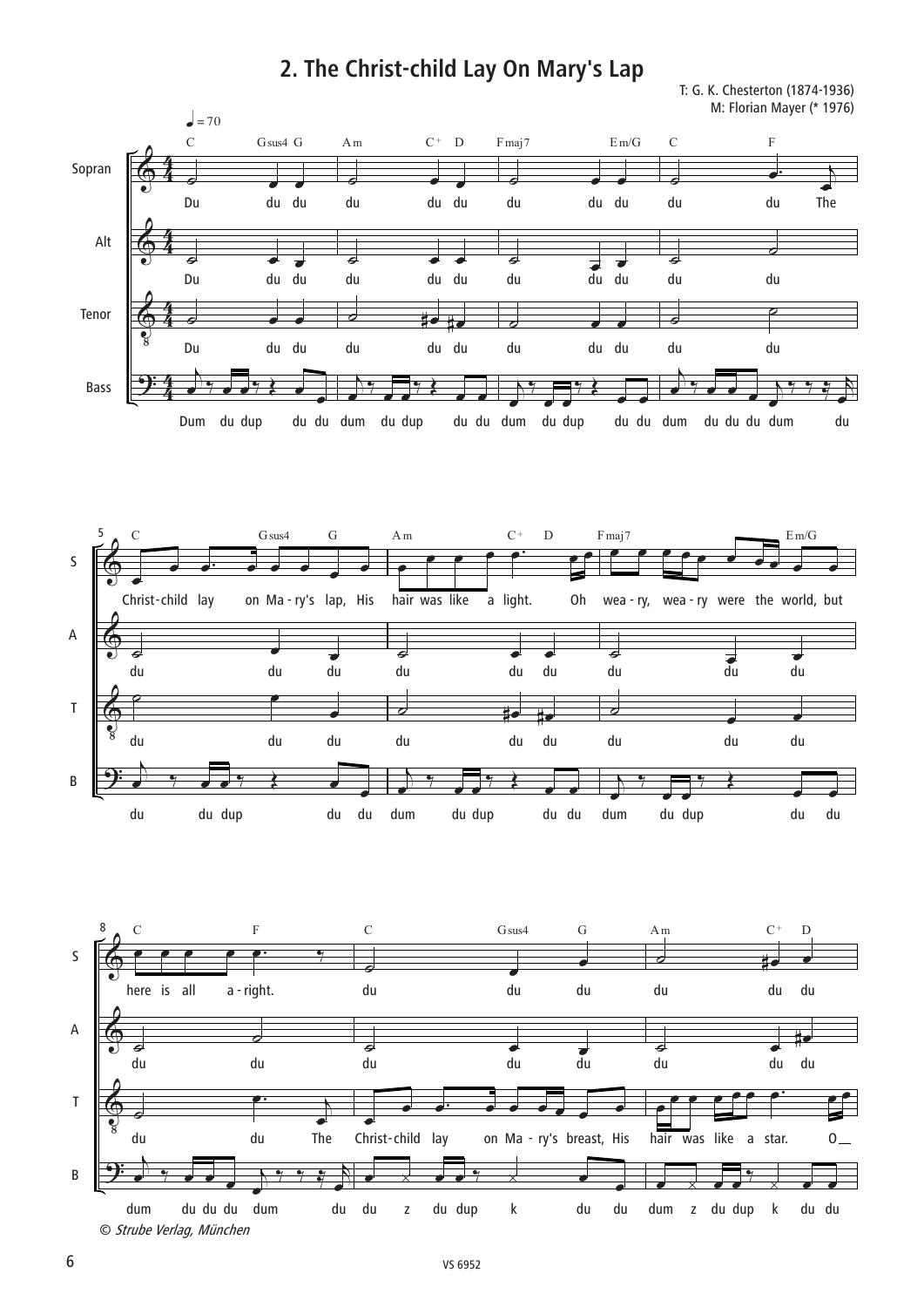

**3. The Kings They Came From Out The South**



© Strube Verlag, München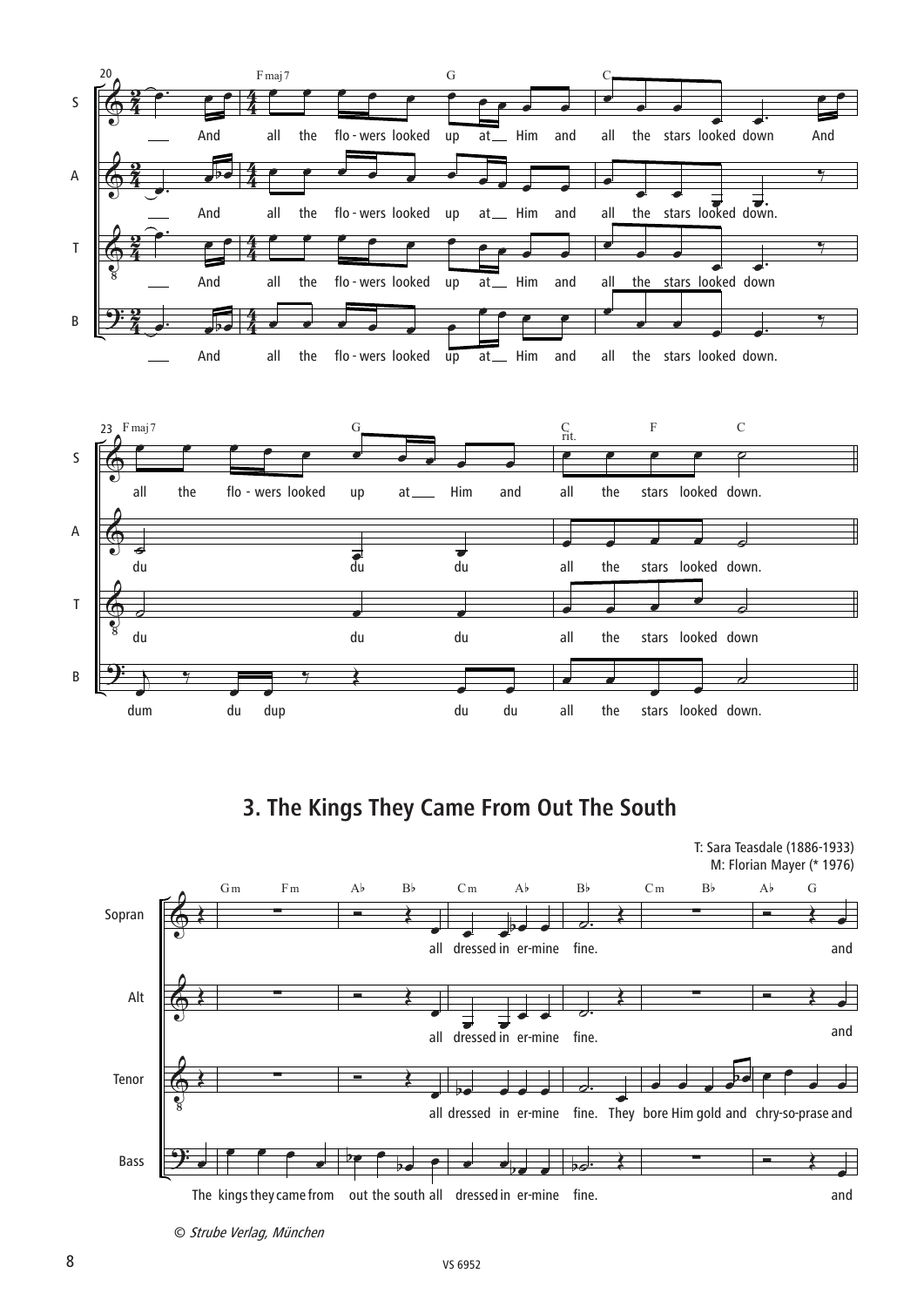## 4. Sleep, Sleep, Beauty Bright

T: William Blake (1757-1827) M: Florian Mayer (\* 1976)



© Strube Verlag, München